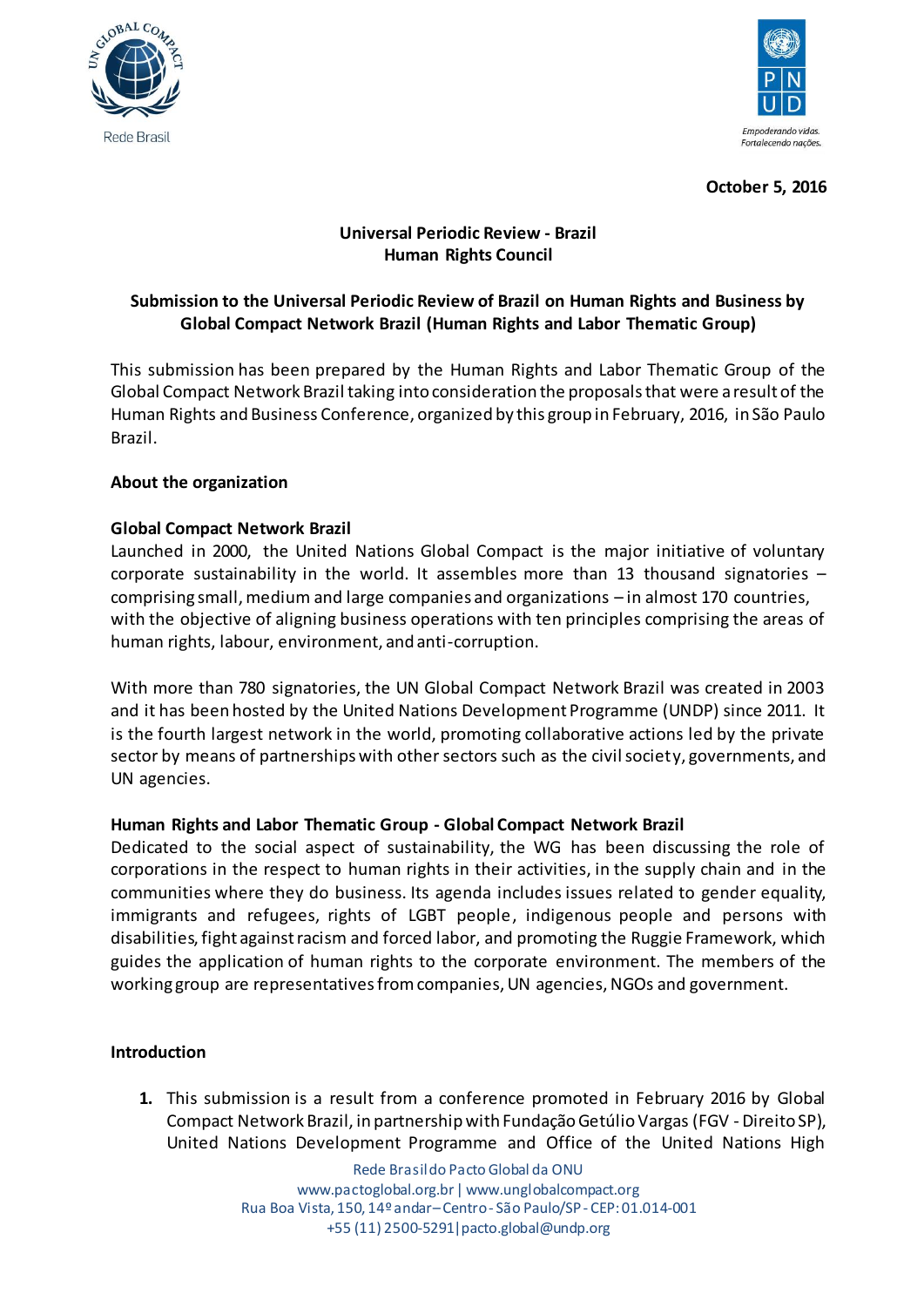



Commissioner for Human Rights (South Regional Office). The conference aimed to promote a debate among business, civil society and international organizations with the focus on the challenges and opportunities for enhancing the contribution of the Brazilian companies for the promotion and protection of human rights and strengthening national incentive and monitoring mechanisms of human rights compliance by companies.

- **2.** Considering UPR recommendations n. 119.6 on the establishment of mechanisms to monitor and evaluate the compliance with its human rights obligations; n. 119.51, 119.52, 119.54 on the right to work, n. 119.43 on the right to just and favorable conditions of work, n.119.45 on discrimination against women, 119.104, 119.105 on child labour, n. 119.538, 119.50, 119.154 on employment opportunities;
- **3.** Considering that the *UN Working Group on the issue of human rights and transnational corporations* and other business enterprises strongly encourages all States to develop, enact and update a national action plan on business and human rights as part of the State responsibility to disseminate and implement the UN Guiding Principles on Business and Human Rights1;
- **4.** Considering that the Brazilian government does not yet have a specific programme or plan relating to the promotion of human rights by companies2;
- **5.** Considering the recommendations from the Report of the Working Group on the issue of human rights and transnational corporations and other business enterprises on its mission to Brazil3, from 12 May 2016, especially those ones concerning the National Action Plan and the implementation of the UN Guiding Principles by companies:
- Develop a national action plan on business and human rights on the basis of multistakeholder engagement
- Create platforms and strengthen mechanisms for dialogue between Government, businesses and civil society on business and human rights issues;
- The Working Group recommends that all business enterprises, including private enterprises and State-owned enterprises: (a) Comply with their responsibility to respect international human rights by adopting a human rights policy and carrying out human rights due diligence to identify, prevent, mitigate and account for how they address adverse human rights impacts.

**Recommendations**

.

<sup>1</sup> http://www.ohchr.org/EN/Issues/Business/Pages/NationalActionPlans.aspx

<sup>2</sup> https://business-humanrights.org/en/brazil-0

<sup>3</sup> https://documents-dds-ny.un.org/doc/UNDOC/GEN/G16/096/43/PDF/G1609643.pdf?OpenElement

Rede Brasildo Pacto Global da ONU www.pactoglobal.org.br | www.unglobalcompact.org Rua Boa Vista, 150, 14º andar–Centro - São Paulo/SP - CEP: 01.014-001 +55 (11) 2500-5291|pacto.global@undp.org